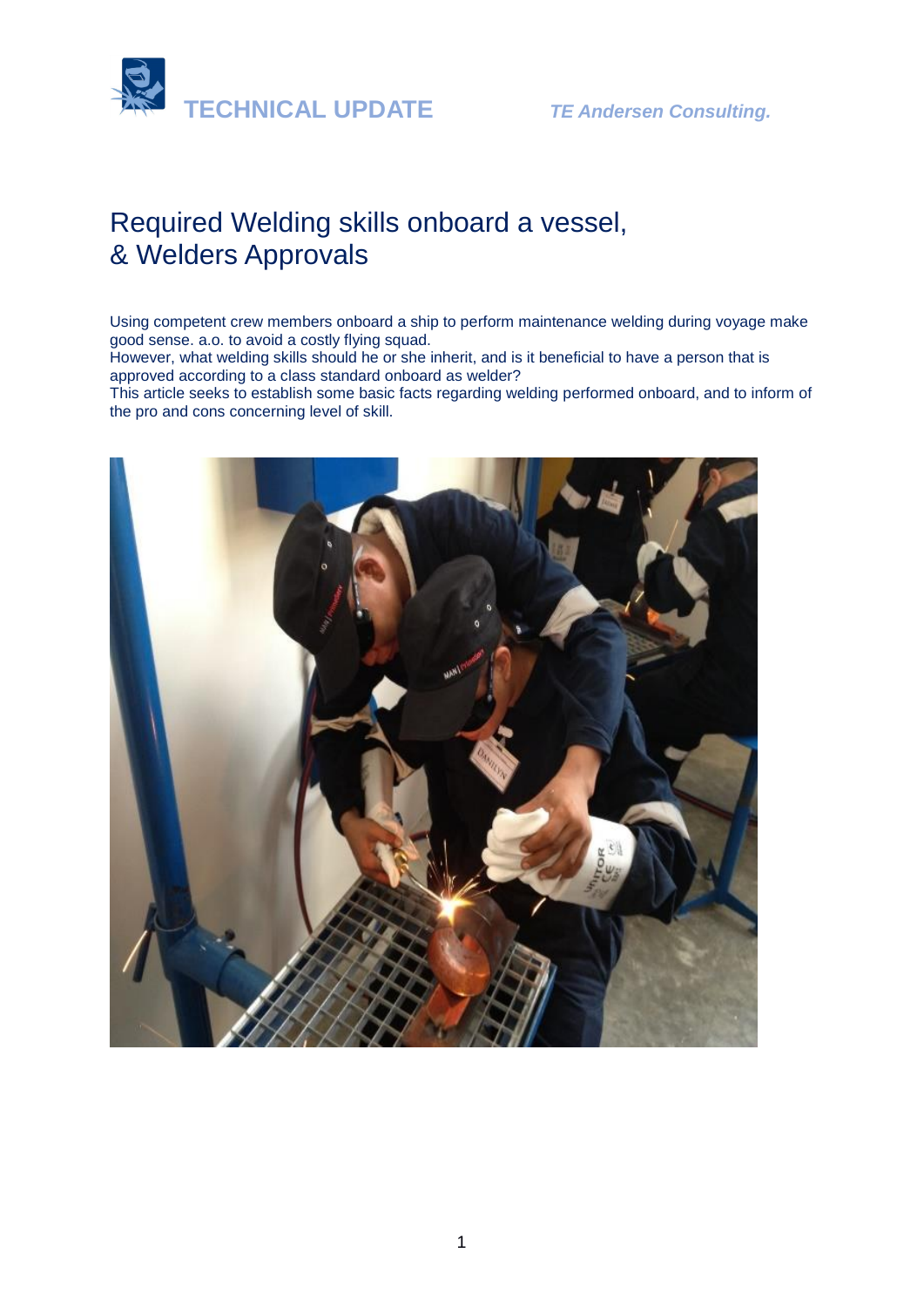

## **Essential facts**

In most cases the welding onboard will be maintenance welding, not production welding. There are some exceptions like onboard heavy lifters performing large sea fastening jobs, or onboard pipe laying vessels.

In maintenance welding onboard, it will be a great variety of base materials to be welded and cut and not the repeated well-known base material that is typical for a fabrication workshop. The welder onboard must be able to identify the base metal, choose the right consumable and follow the correct welding procedure. All this very often without the guidance of a foreman or another superior.



In a fabrication workshop the parts are clean, pre-cut and ready to be welded.

There are no" ready to be welded" joints onboard. The welder has to do edge preparation himself. Rust, paint, oil and the old weld must be removed or the crack must be gouged or grinded out before welding. This requires the use of cutting, grinding or gouging equipment**.**

Welders with a fabrication welding background are used to turn tables and positioning equipment placing the object in the horizontal position that make welding so much easier.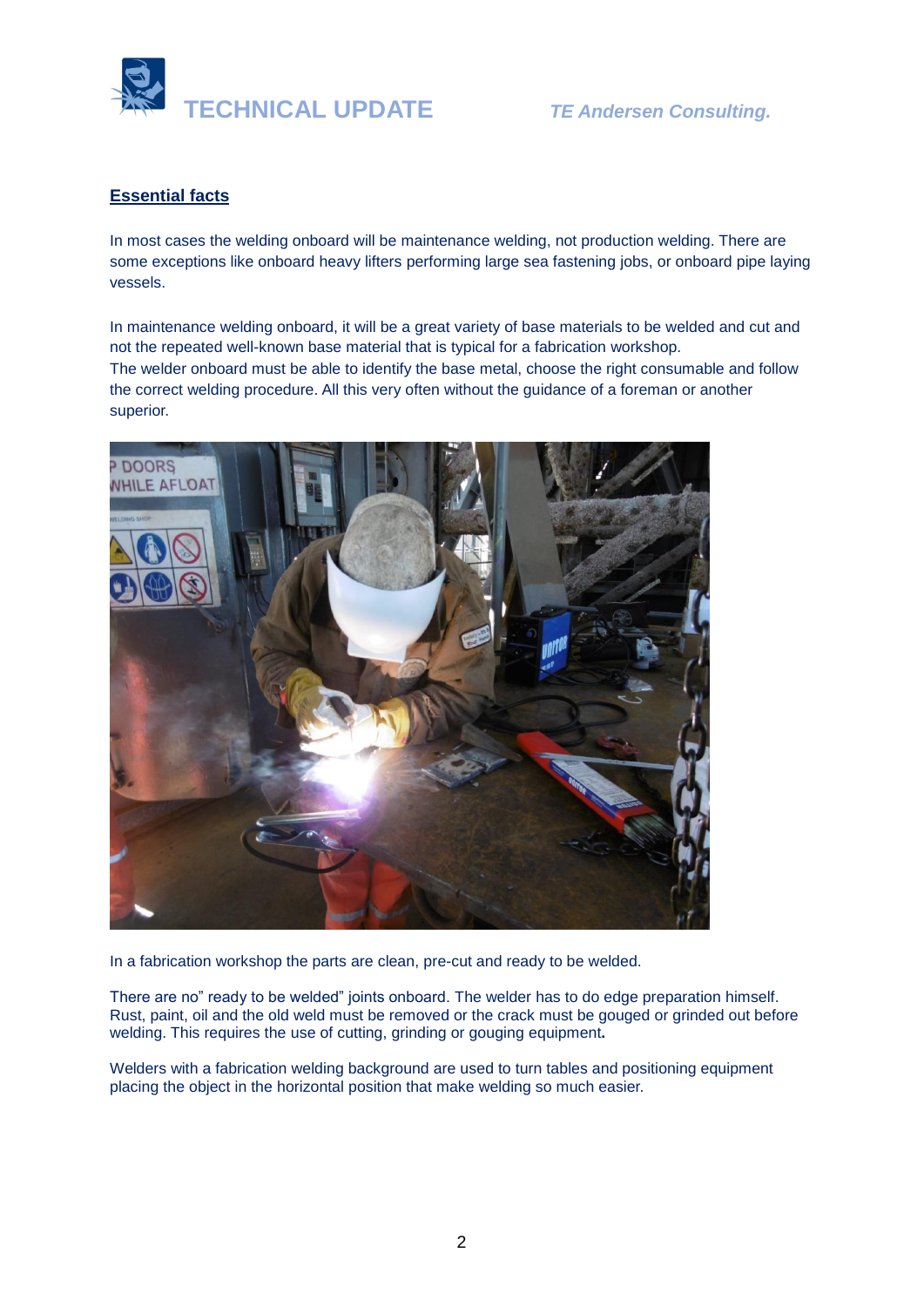

Onboard a vessel positioning equipment are not available. Welding onboard require skill in welding in all positions.

A fabrication workshop is designed for hot work. No flammable materials around. Fume extractors and fresh air ventilation systems are in place.

Onboard a vessel the only location meant for safe welding and hot work will be the workshop. Outside the workshop, where many of the jobs will have to be performed, a number of safety precautions will have to be in place before work can commence. The consequences of not adhering to correct safety procedures can be both hazardous for the crew and damaging to the vessel.

The welding methods used in shore-based production welding will in most cases be semi-automatic MIG/MAG type of welding methods.

In maintenance welding onboard Electrode/ Stick welding is the preferred method because of simplicity and its ability to cope with a variety of base materials without long set up time. On to that comes intricate work on thin walled seawater and stainless-steel pipes that require TIG welding and Brazing.

The above are important factors to consider when selecting welders for maintenance welding onboard. A welder with a fabrication welder background do not necessarily have the necessary skills and understanding for maintenance welding onboard a ship.

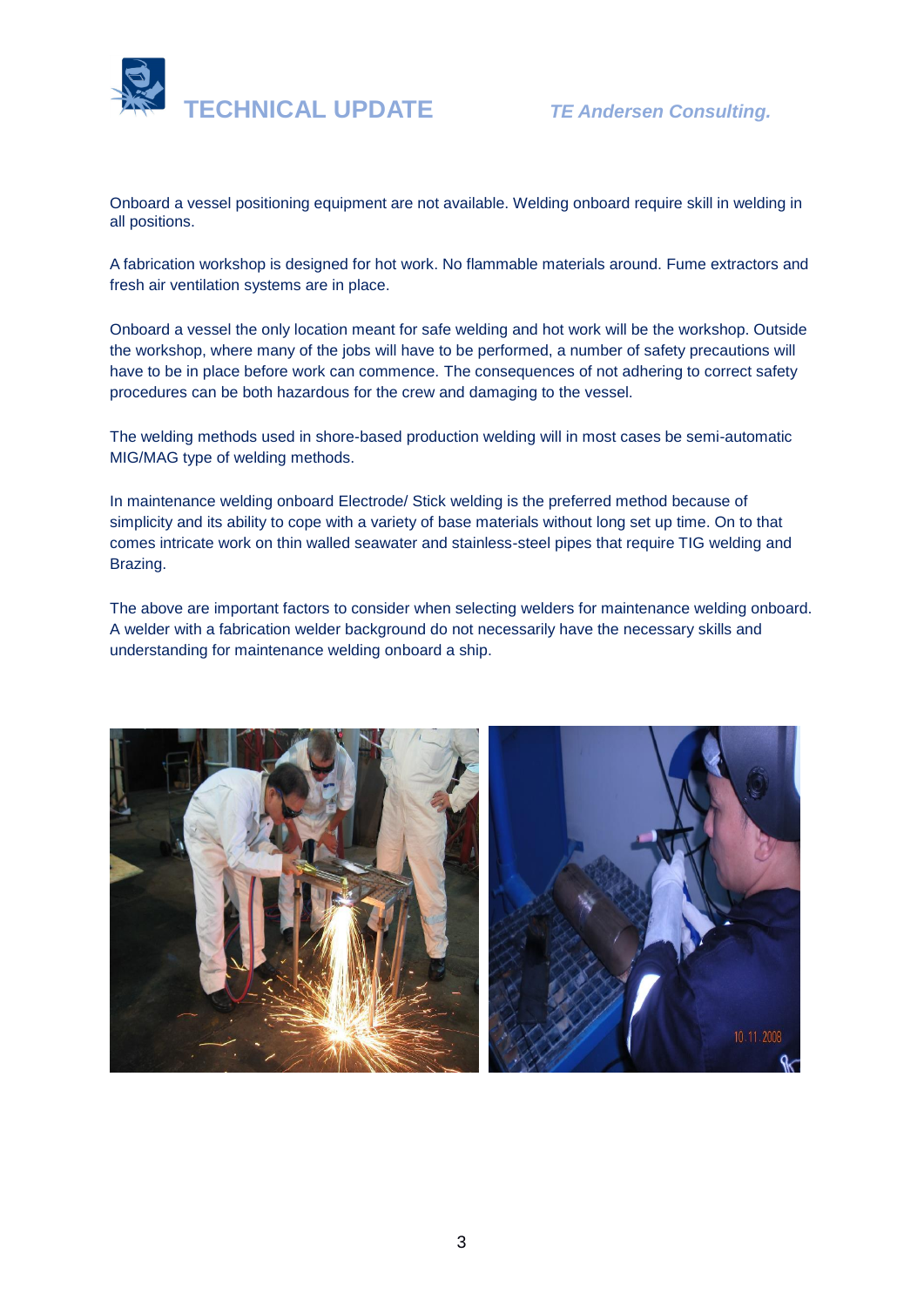

Most vessels will befit from having a good "all-round" welder onboard that can perform:

- Electrode/Stick arc welding. More than 80% of all welds onboard a vessel will be fillet welds. It is therefore important that he master this type of joint in all positions for plates and pipes.
- TIG welding of seawater pipes (Cunifer, York Albro) and stainless steel.
- Oxy Acetylene Gas cutting and gouging. If vessel is equipped with plasma cutting equipment it is of importance that he also knows how to operate this type of equipment. Operating plasma cutting equipment require a completely different technique than oxy-acetylene equipment.
- Brazing (especially silver brazing/capillary bracing). Skill to perform brazing is needed in order to repair small more intricate items like small diameter pipes.
- Knowledge of how to identify metals and choose the correct consumable and the right welding procedure.
- Safety conscious toward the working environment and in handling electric welding equipment and oxy- acetylene equipment/ cylinders.
- If the vessel is a chemical carrier there will be a need for the welder to also have the specific skills towards welding and handling stainless steel. Wrong handling of stainless steel is just as much a source for bad welding results as the welding itself.

### Sum up:

Avoid recruiting fabrication welders from shore without sufficient background and experience from the demanding work onboard.

Make sure the welder has attended an approved marine academy that offer welding training. These courses aim at giving shipboard welders the necessary skill and confidence to perform their tasks in a safe and proper manner.



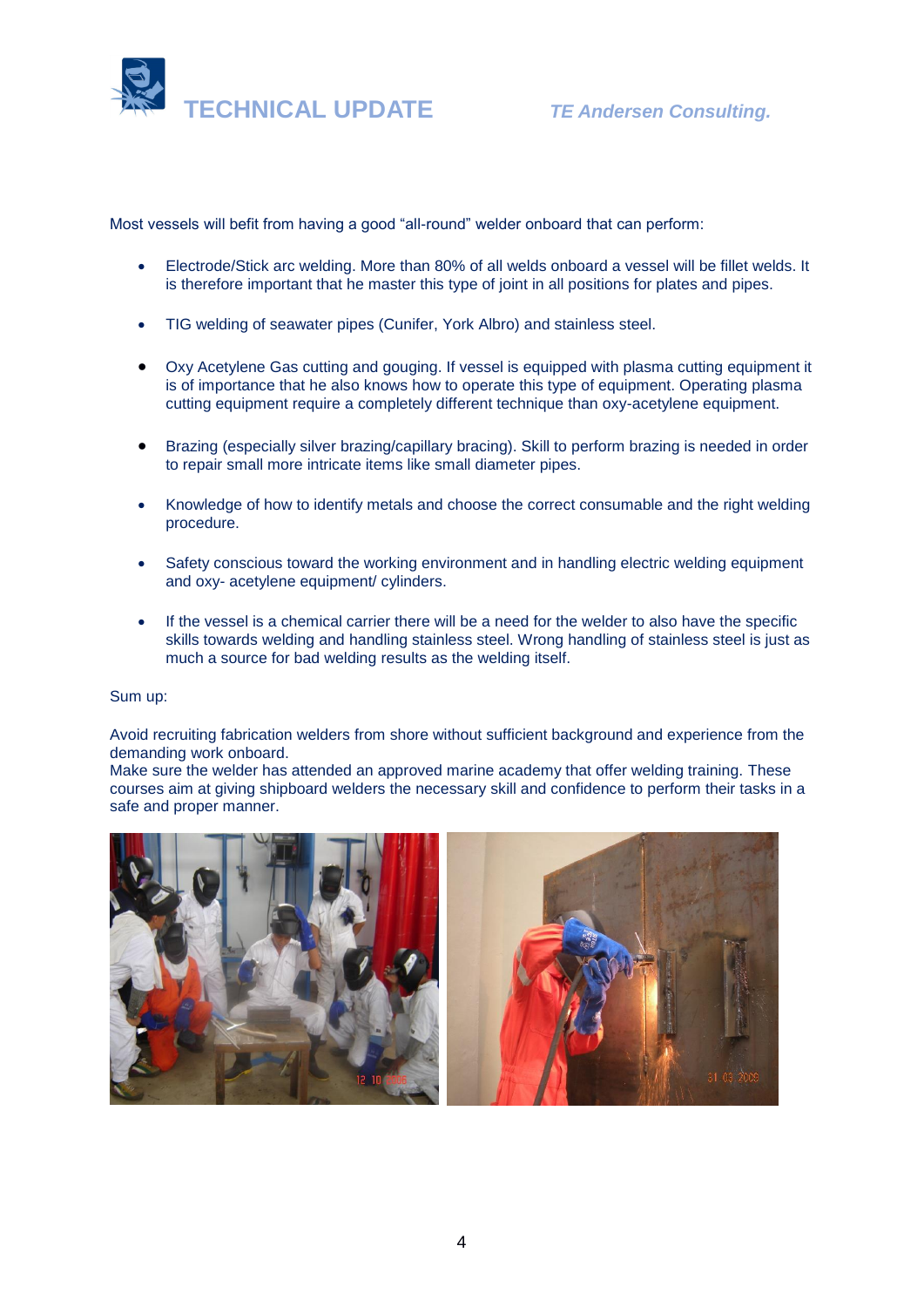

## **The need for an approved welder according to a class standard onboard.**

First, let's look at the difference between "Welding Procedure Approval" and "Welder Approval".

## Welding Procedure Approvals

Various procedural standards, such as ISO 15614, give the requirements for the preparation of test pieces and their subsequent examination to show that a particular combination of welding process, consumable and material can be made to produce an acceptable welded joint. The weld procedure test requirements are drawn up so that the same welding procedure can be recognised as approved for a range of other combinations of the 'essential variables' detailed in the procedure such as welding position and thickness.

## Welder Approvals

A welder approval test, e.g. in accordance with ISO 9606 (EN 287) is designed to prove that a particular welder is competent to weld with the specific process, consumables and position. However, the welder approval test plate is not subject to the same extensive destructive testing as the weld procedure tests. As with the weld procedure approval, the welder who has passed an approval test in a particular combination of essential variables will also be approved to weld within the range of essential variables given in the specification.

The fundamental difference, therefore, between a Procedure approval and a Welder approval is that the procedure approval is carried out to demonstrate that a weld, made in accordance with the procedure, will have the necessary mechanical properties such as tensile strength, ductility and toughness. The welder approval test demonstrates that the welder has a sufficient level of skill such that he can deposit a weld of the correct quality, free of welding defects.

### Welder Approval Qualification Tests

Welder certification is based on specially designed tests to determine a [welder'](https://en.wikipedia.org/wiki/Welder)s skill and ability to deposit sound [weld](https://en.wikipedia.org/wiki/Welding) metal. The main part of the welder's test consists of welding one or more test pieces which are then examined using [non-destructive](https://en.wikipedia.org/wiki/Nondestructive_testing) and [destructive](https://en.wikipedia.org/wiki/Destructive_testing) methods.

The extent of certification is described by a number of variables, which include the specific welding process, type of deposited metal, thickness, joint design, position, backing, and others. Most often, the test is conducted in accordance with a particular code.

Depending on product requirements the test can be administered under the supervision of a national or international organization, such as the [American Welding Society](https://en.wikipedia.org/wiki/American_Welding_Society) (AWS), or American Society of Mechanical Engineers (ASME), but manufacturers may specify their own standards and requirements as well.

Most certifications expire after a certain time limit and have different requirements for renewal or extension of the certification.

In the USA, welder qualification is performed according to AWS D1.1, ASME Section IX and [API](https://en.wikipedia.org/wiki/American_Petroleum_Institute) 1104 standards, which are also used in some other countries. Some States have their own Welder Qualifications that supersede AWS Qualifications, but most are according to AWS, ASME or API.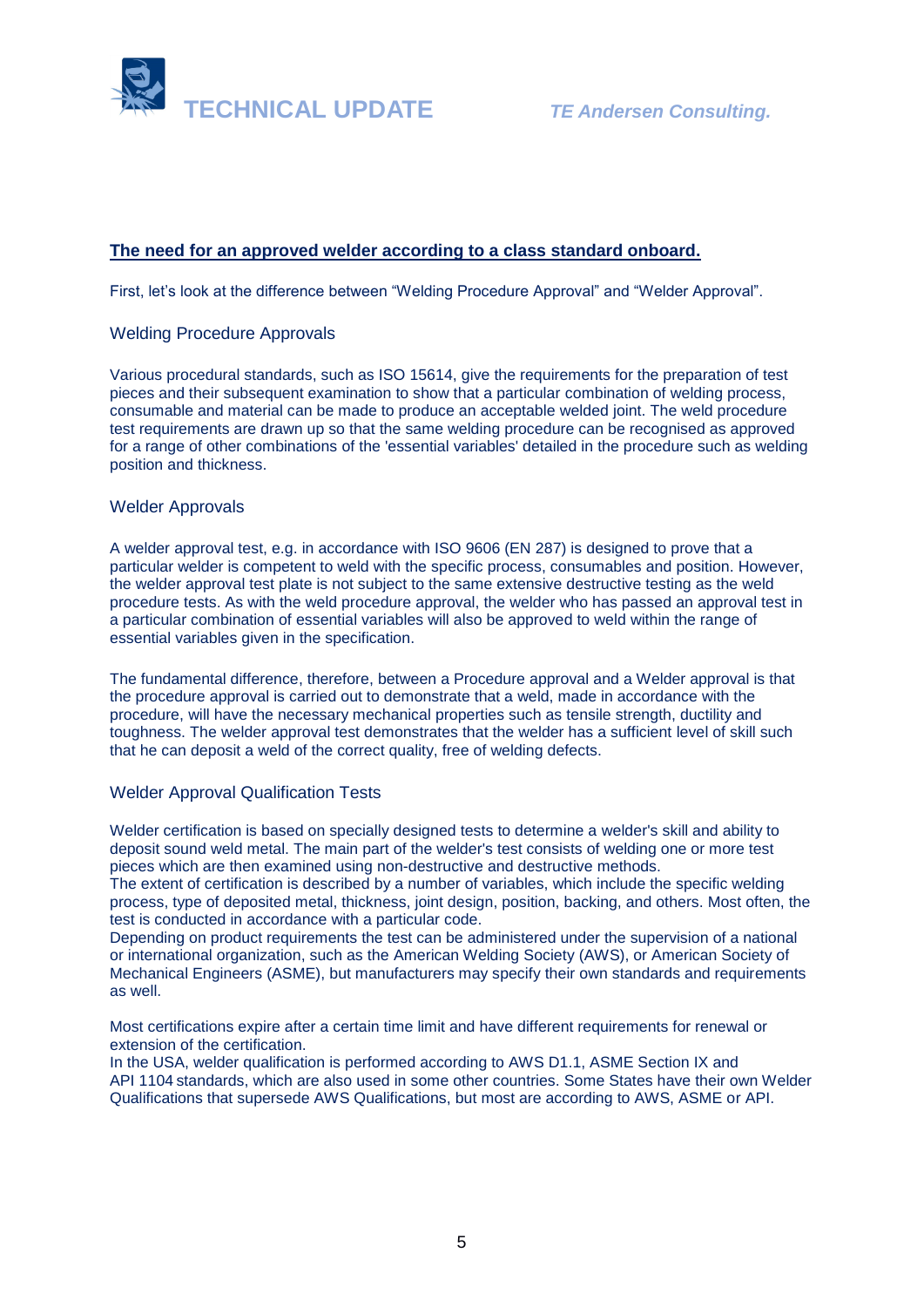

In Canada, welder qualification is carried out according to CSA Standards and ASME. The ASME code is typically used for pressure vessel and pressure piping applications, and CSA Standards are used for structural, general manufacturing and non-pressure applications. There are 3 major CSA Standards to which welders may be qualified: CSA W47.1 for steels (including stainless steels), CSA W47.2 for aluminum, and CSA W186 for reinforcing bars. Under these CSA standards, welder qualification testing is carried out every 2 years by the [Canadian Welding Bureau](https://en.wikipedia.org/wiki/Canadian_Welding_Bureau) to ensure ongoing competence.

In Europe, the [European Committee for Standardization](https://en.wikipedia.org/wiki/European_Committee_for_Standardization) (CEN) has adopted the ISO standards on welder qualification ISO 9606, to replace the old European EN 287 series. Operators of automated welding systems are certified according to EN 1418. In Europe welders are often certified by third party like DNV/GL, LR or BV. Welders involved in the manufacture of equipment that falls within the scope of the [Pressure Equipment Directive](https://en.wikipedia.org/wiki/Pressure_Equipment_Directive) must be approved by a competent third party which may be either a [notified body](https://en.wikipedia.org/wiki/Notified_body) or a third-party organization recognized by a Member State.

Once a welder passes a test (or a series of tests), their employer or third party involved will certify their ability to pass the test, and the limitations or extent they are qualified to weld, as a written document (welder qualification test record, or WQTR).

Normally this document is valid for a limited period (usually for two years), after which the welder must be retested.

Some Qualifications are only valid for a single project, while others are valid long as welders do perform that specific type of welding regularly at least once within a set period (this period is typically 6 months).

Welders must maintain a log to demonstrate they have maintained their Qualifications.

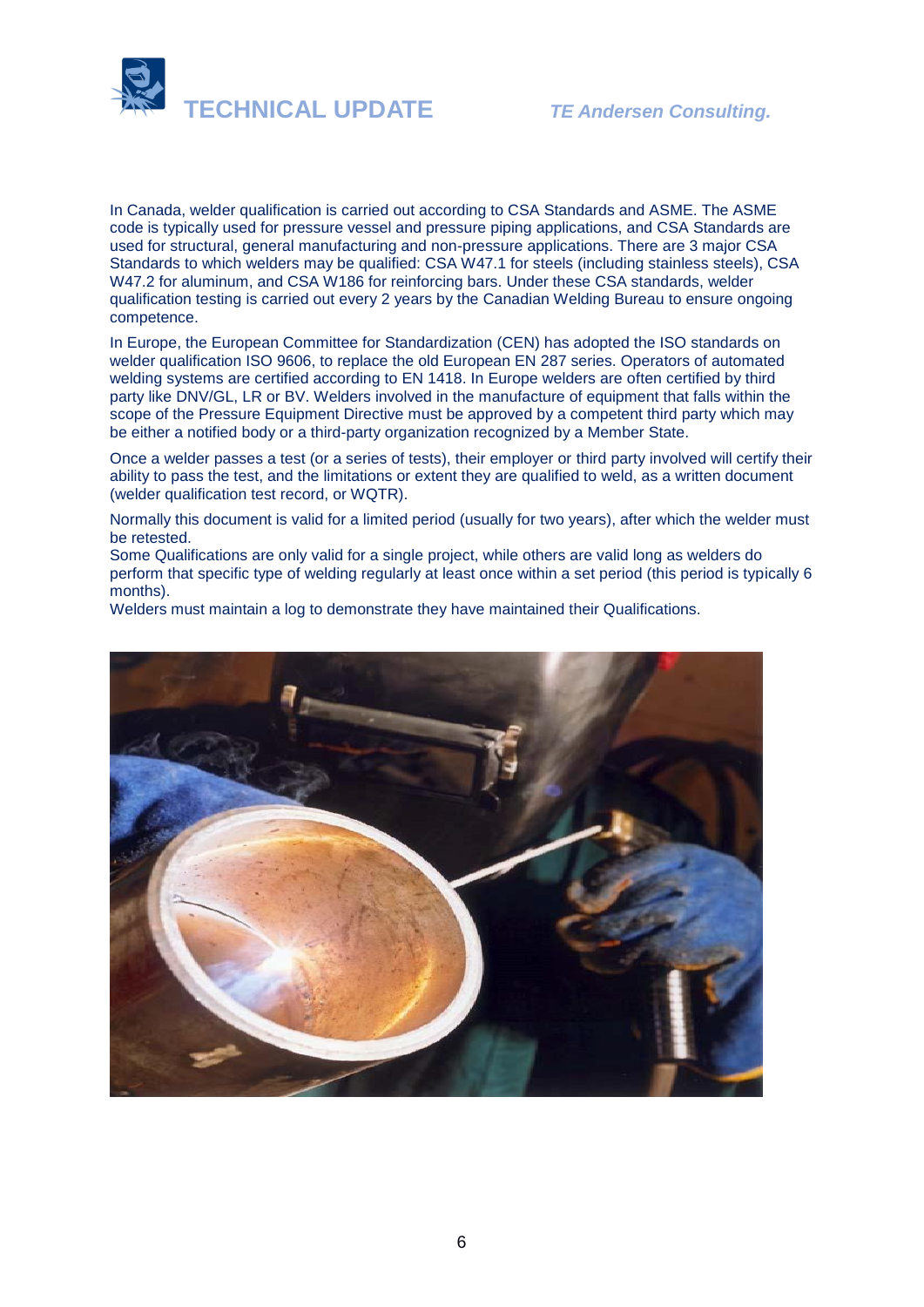

A welder's qualification test for crew members from vessels will in most cases be done according to ISO 9606 (manual arc welding) and certified by DNV/GL, LR or BV. It will be natural to choose the society that the vessel is classified according to.

A welder qualification test is demanding. The welder must therefore be given sufficient time to receive training before the actual test. It is strongly recommended that the training and test is done at a marine academy that have welding training courses to welder qualification level. There are several reasons for this:

- Test plates and pipes with a high degree of accuracy toward edge preparation will need to be available.
- Consumables like electrodes will need to be pre heated to sufficient level before use. All this is absolutely necessary if a successful result is to be achieved.
- Instructors need to train the applicant to sufficient standard prior to the test and notify, based on a pre-test, that the applicant will be ready for the test.
- Arrange and communicate with class society regarding test date and details (surveyor to witness test),
- Arrange for non-destructive testing (NDT) like radiographic and for issue of certificate if successful.

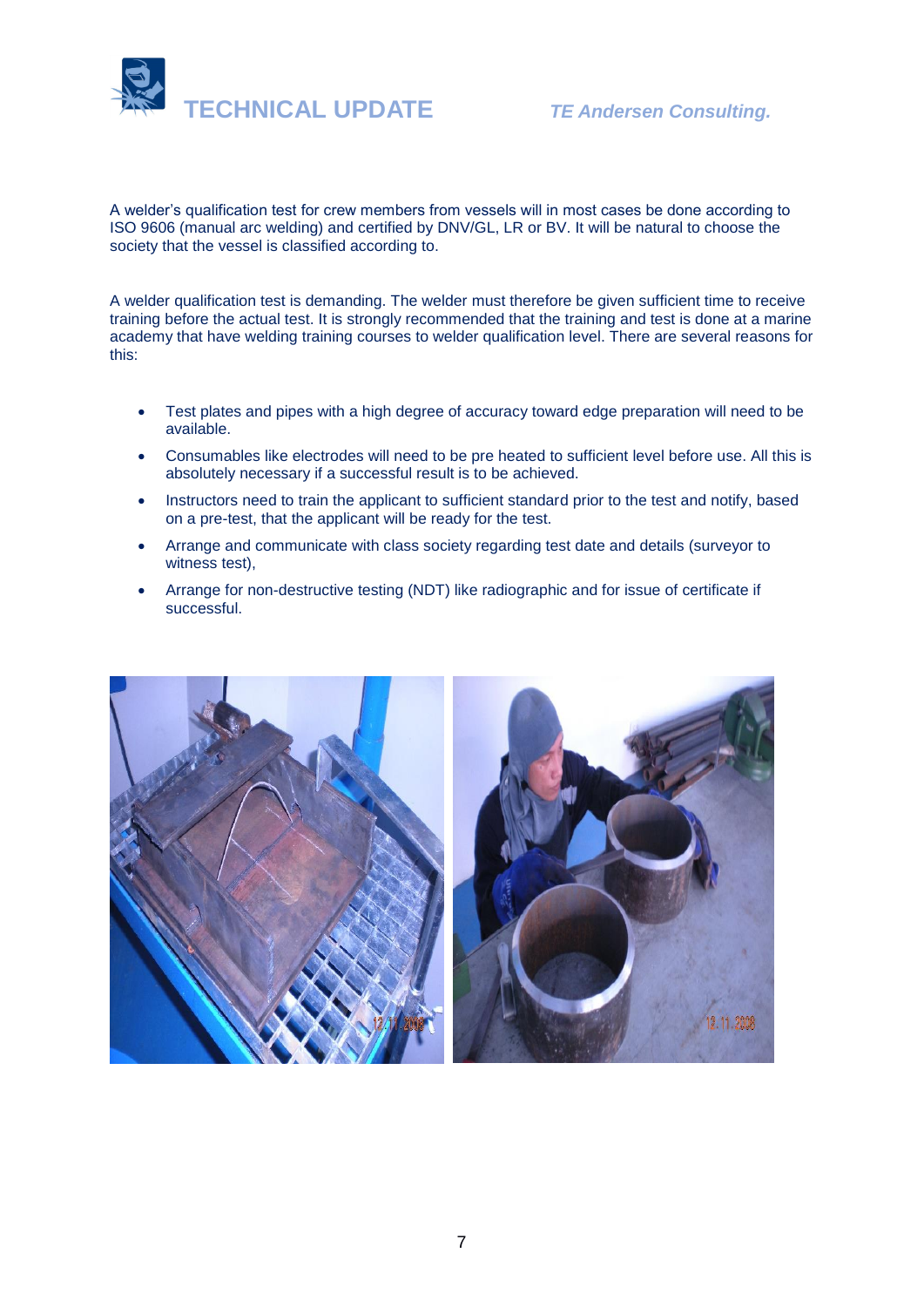

There are a number of limitations to a welder's certificate known as 'essential variables'. If the welder has to weld outside the range of welder qualification a new qualification test is required.

- 1. Welding process. Normally each welding process only qualifies the actual welding process. A change of welding process requires a new qualification test.
- 2. Product type (plate or pipe). There are a number of limitations but in general pipes covers weld in plates.
- 3. Type of weld (butt or fillet). Butt welds do not qualify fillet welds or vice versa.
- 4. Filler material group (Base material). There are 6 filler material groupings. Welding with a filler material in one group qualifies the welder for welding with all other filler materials within the same group. In some cases, also other groups. As an example: If the welder qualifies for welding ship quality steel he is not qualified for welding stainless steel. This will require a new qualification test.
- 5. Filler material type. Welding with Low Hydrogen Basic coated electrodes qualifies for Rutile coated electrodes but not vice versa. Cellulosic electrodes have separate qualification.
- 6. Dimension (material thickness and outside pipe diameter) For butt welds the dimension limitations is based on outside pipe diameter and deposited thickness according to a table. For fillet welds the dimension limitations is based on material thickness according to a table.
- 7. Welding position. There are a number of limitations according to welding positions.
- 8. Weld detail(s) (material backing, gas backing, flux backing, consumable insert, single side welding, both side welding, single layer, multi-layer, leftward welding, rightward welding).

Period of validity and revocation of qualification:

The welder's qualification begins from the date of welding and is valid within the following:

The welder qualification shall be retested every 3 years.

The welder qualification shall be revalidated after 2 years.

The welder qualification is valid as long as the following fulfils:

– The welder is working for the same company/ manufacturer.

– The manufacturer has a verified quality requirement according to ISO 3434-2 or ISO 3834-3.

– The manufacturer has documented that the welder has produced welds of acceptable quality where weld position, weld type, material backing or no material backing conforms to the examination. The chosen method shall be stated on the certificate.

Regardless of the chosen method the welder certificate has to be confirmed every 6 months by the responsible person for welding.

This conformation shows that the welder has worked within the range of qualification of the certificate. If this confirmation hasn't been done the welder certificate is invalid.

When there is a specific reason to question a welder's ability to make welds that meet the product standard quality requirements, the qualifications shall be revoked. All other qualifications not questioned remain valid.

EN ISO 9606-1 gives more detailed information regarding the test requirements including essential variables.